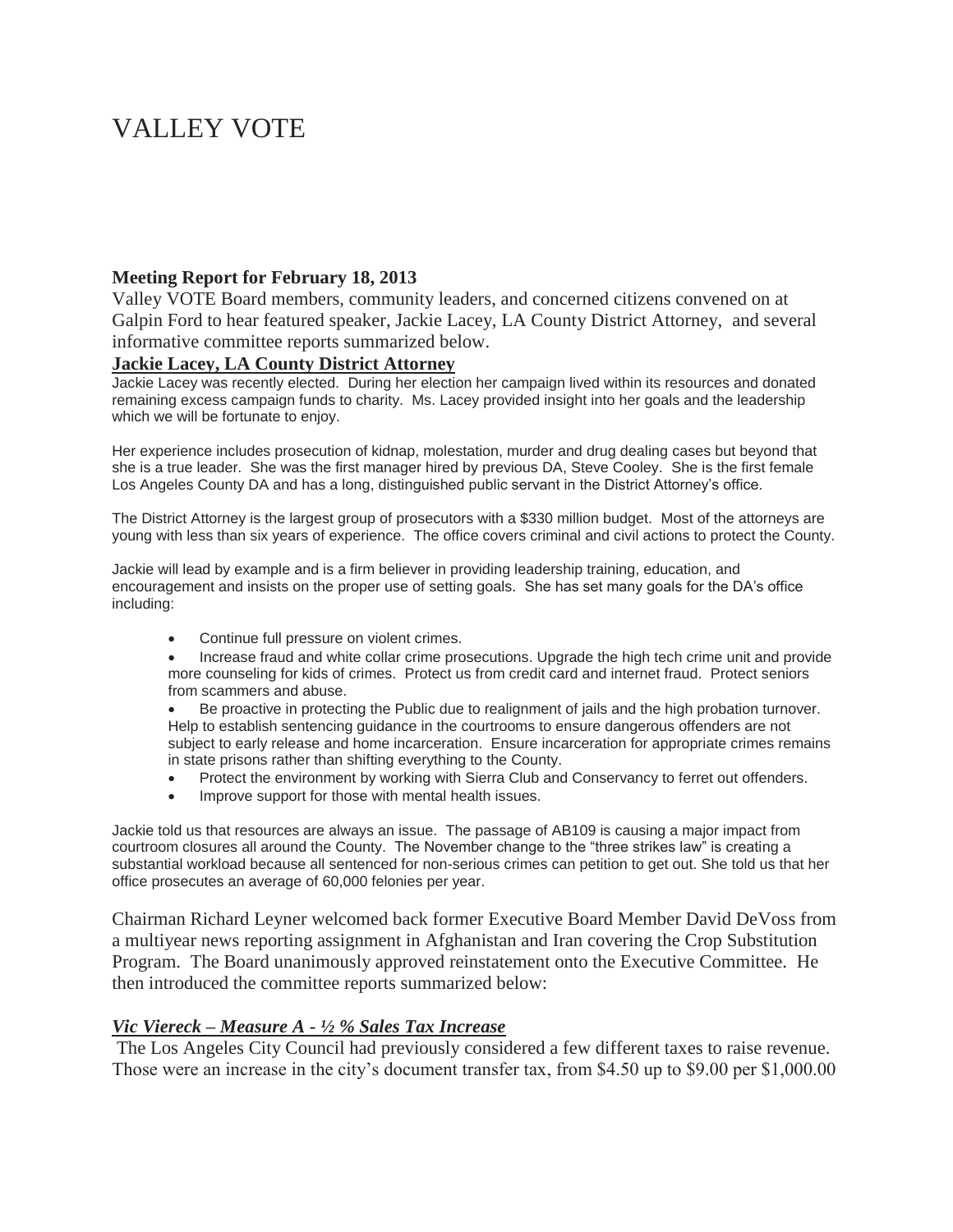(in addition to the county's \$1.10 per \$1,000.00), a parcel tax for Parks and Recreation, and increased charges for parking facilities.

After discussions with some business interests, including the California Association of Realtors, the City Council decided to shelve the prior three taxes, and promote Measure A. Measure A would increase sales tax in the City of Los Angeles from 9% up to 9.5%. That would increase the city's share of sales tax from 1.5% to 2%. There are also business interests that oppose Measure A.

While it's good to (hopefully) get the prior tax proposals behind us, Measure A has its own negatives. As any business owner knows, if you increase your own prices when your competitors don't, your revenue may decline instead of increasing. The City of Los Angeles has a similar problem to the State of California. It's known for its anti-business climate. Measure A would enhance that image. Our sales tax would be ½% more than our neighboring cities. It would have the tendency to redirect customers to other cities, particularly for higher priced items such as autos and technology products. That discourages businesses from opening in Los Angeles, instead of other cities. It's another nail in the coffin.

Also, when people have only a specific amount budgeted to spend, a sales tax increase causes a higher percent of the amount spent to go to the tax, and reduces the amount of taxable profits.

Besides making public employee pensions and health care more fiscally responsible, many governmental operations need more critical operational analysis. VicViereck@SBCGlobal.net

## *Pauline Talent – Real Estate Taxes*

California, and particularly the City of Los Angeles, has a reputation of being the most highly taxed and highly regulated place to do business in the United States. Any wonder that Texas, for one, is soliciting our businesses.

Another proposed "revenue generator." is a tax increase, not yet on the ballot, but in the discussion stage, and of concern. This is the Split Roll Property Tax. Proposition 13, went into effect in 1978. This put a cap on taxing real estate property. Under Proposition 13, value is based at time of acquisition or transfer. The tax can be increased, annually, by the rate of inflation, or 2%, whichever is the lesser. This affects all real property. Under the split roll proposal, only singled family residencies and condos would be protected by Proposition 13. This means that industrial, commercial, land. Apartment units and investment property would no longer be protected from tax hikes. The thinking is, that this will generate huge sums, to mitigate California's overspending habits. The higher taxes of course are not going to be absorbed by the landlord; these increases will be passed on to the tenants. This would drive even more businesses to leave the State. There goes your tax income stream.

What happens to residential real estate, still being protected by Proposition 13? If the jobs leave town, there will be more defaulting on mortgages, and there is the start of another recession.

Those advocating splitting the tax rolls refer to the inclusion of commercial real estate under the protection of Proposition 13, as a "loophole," and one that should be done away with. This is not a loophole, but rather a means to lessen volatility in the real estate market. Please talk to your Congressman. This is not a good idea.

Pauline Tallent, [www.tallentrealestate.com](http://www.tallentrealestat.com/)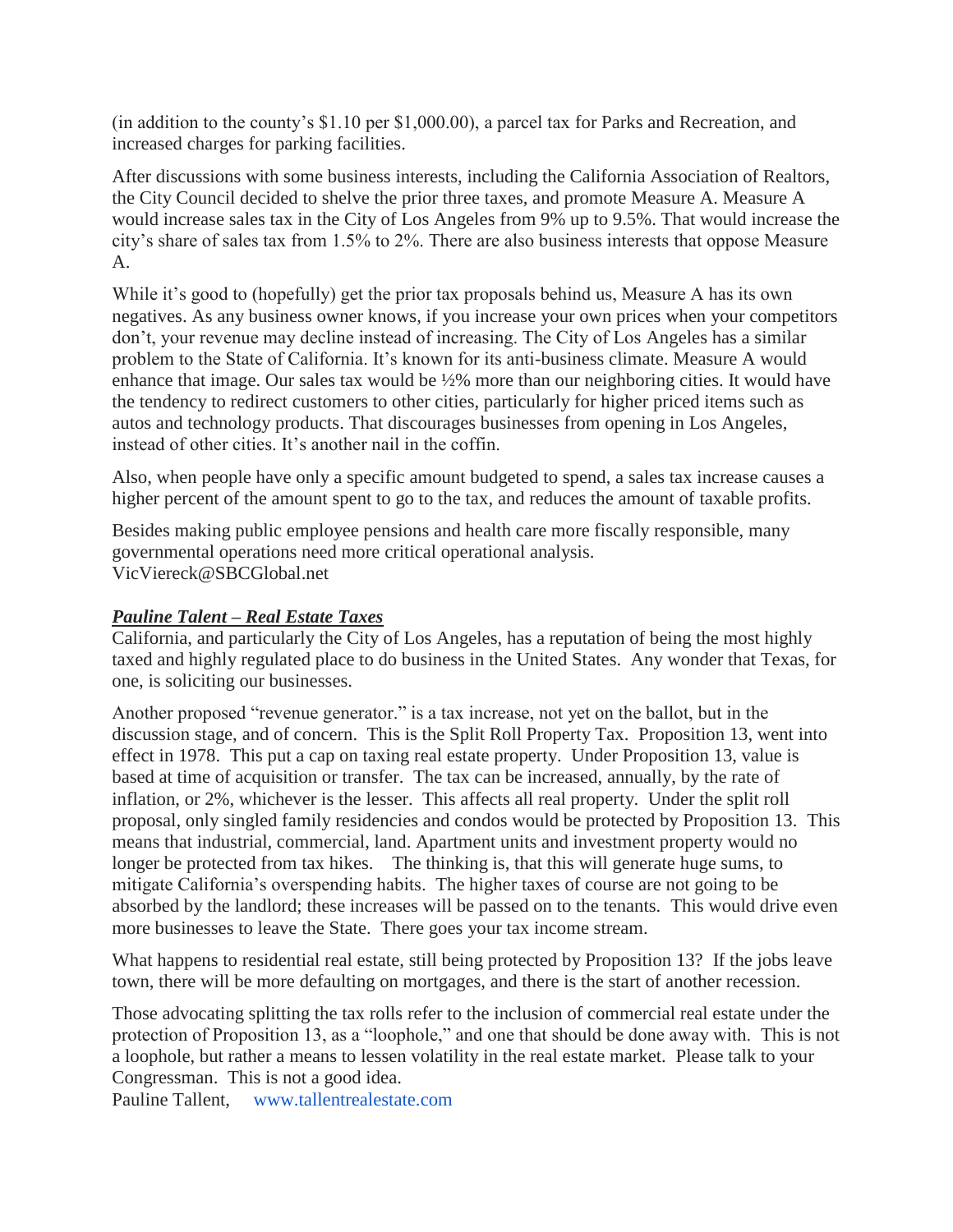# *Bart Reed, Transit Coalition – Improving Mass Transit Opportunities*

The Coalition supports a CSUN transportation tiger team of students who have been reviewing transit schedules to evaluate the efficiency of connections. The general result is not good. Getting from one location to prime destinations such as the University or high density work areas is not easy. Title VI calls for support of diversity usage of mass transit. The Coalition has taken the tiger team results and recommended better destination support for many new job concentrations, health care facilities, and other destinations for MTA consideration. Transit to parks was also highlighted as important as well as Mission College. Mission College area bus support currently stops at 6 PM which makes it difficult for students with late afternoon or evening classes. The students have also identified needs for area sidewalks.

They also researched the Orange Line and adequacy of support for bike riders. One fourth of the students can't get on a bus because its racks are full.

Numerous other suggestions were made. The Coalition sponsors a monthly meeting at MTA headquarters downtown to address transit issues. The February meeting will feature speakers about the LAX connections and how they plan to develop them. BartReed, [bartreed1951@gmail.com](mailto:bartreed1951@gmail.com) <http://thetransitcoalition.us/nationaltc/>

## *Denny Schneider- Airports Report*

LAX expansion has moved two steps closer to reality. The LA Board of Airport Commission and LA Planning Department approved Specific Plan Amendment Study Alternative 1 which moves the runway 260' north. Seems innocuous, but the actions to accomplish this can have a devastating cost.

Three elements come to the forefront: a rerouting and tunneling of Lincoln Boulevard, covering and changing the Argo Flood Channel, and mitigating a closed 6 lane highway that goes under the current runways. LAWA estimates the total cost to be \$2B, but construction complications remain unaddressed. Examples include burying Lincoln Blvd in an area where three major 20' outfall sewers can't be moved but are in the tunnel path. This, alone, could increase that cost by many \$billions resulting in deferral of fixing terminals and access, dry up money need to fix highways throughout the region. Enclosing and limiting capacity of the Flood Channel in an area where underground water flows can cause flooding of either the terminals or Westchester. The closed highway must be fully removed or there will be sink hole issues akin to an aircraft falling into one like the one the swallowed a fire truck on Ventura Blvd.

LAWA is emphasizing their runway move when the terminals and access represents 8X more economic benefits and jobs. They and special interest groups are justifying action with a "safety card," but the reality is that LAX north runway complex is already safer than most and taxiway fixes and other actions such as full staffing of the tower can accomplish much more for far less.

Bottom line: The LAWA Plan risks major impacts and bankrupting the City! **Say no to this total folly by going to [www.ModernLAX.com.](http://www.modernlax.com/)**

Better news. LAWA is working with the FAA to allow continuation of a lease of VNY property to an aircraft mechanic school for \$1 per year so that it can remain open.

Denny Schneider, President Alliance for A Regional Solution to Airport Congestion [RegionalSolution.org](http://www.regionalsolution.org/) [310 641-4199](tel:310%20641-4199)